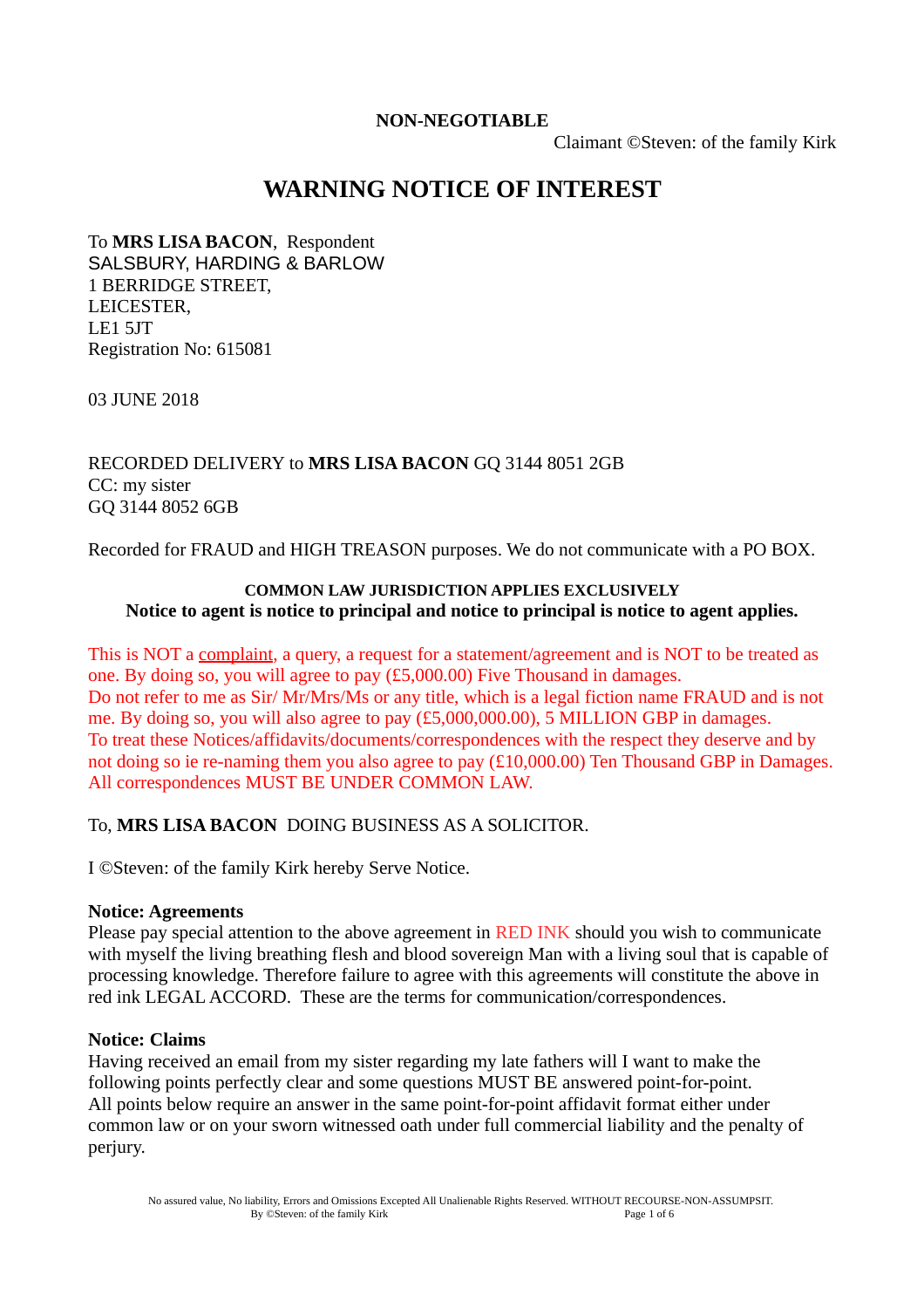- i. That you advise my sister in a LAWFUL MANNER under your Oath of common law the law of the land and **not as a Legal Fiction corporate entity.**
- ii. That council tax is by consent and is UNLAWFUL and therefore is voluntary and therefore not part of any "maintenance" within my late fathers WILL.
- iii. That the council tax is FRAUD to which can be easily proved via the Birth Certificate.
- iv. That the Birth Certificate is FRAUD as proved beyond doubt with the enclosed evidence of Birth Certificate Fraud; CRSS **CLAUSULA REBUS SIC STANTIBUS**
- v. The birth Certificates is in no-way related/linked to my sister and/or her husbands current mortgage via a bond on the bonds market or Trust Account.
- vi. That her mortgage was given to her by the banks using her Trust fund or Bonds account, therefore have created money out of thin air.
- vii. The banking industry is also fraudulent and create money out of thin air and is given to other corporations like SOLICITORS.
- viii. THAT no FRAUD or TRESPASS in any way has been committed by any solicitor both past and present regarding obtaining Mortgages to myself Steven: of the family Kirk, my Sister Lesley: Lockett her Husband Alan-John: Lockett and my parents Peter Reginald: Kirk and Elizabeth-Mary-Doris: Kirk that have worked for the company Salsbury, Harding & Barlow amongst other name changes. Obviously this is in the legal capacity Mr, Mrs etc.
- ix. That when you register your house which you are paying for you are IN FACT giving away ownership of your property which is totally unlawful. This also applies to anything you REGISTER including YOUR CHILDREN.
- x. That in fact the mortgage is already paid off and if the **ORIGINAL AGREEMENT** THAT WAS SIGNED BY MY SISTER AND HER HUSBAND CAN NOT BE PRODUCED, THEN WHERE IS THE **ORIGINAL AGREEMENT WITH WET INK SIGNATURES** ON THE ORIGINAL AGREEMENT.
- xi. That a Solicitor does NOT represent the living man or woman but in FACT RE-PRESENTS the living man or woman as the Legal Fiction Name which is your Birth Certificate which is FRAUD.
- xii. That because of the registration of the Birth Certificate this IN FACT ENSLAVES every registered child and enslaves them for the rest of their life or until they redress the status.

I consider you have badly advised my sister and have therefore committed a tort against myself the living man and I require the above questions answering within thirty (30) days and your reply must be witnessed on your sworn full commercial liability oath under the full penalty of perjury in affidavit format.

# **Notice: Response In Affidavit format required under full commercial liability.**

Failure to reply in sworn, witnessed affidavit format will constitute in the following legal and lawful accord.

- a) The next step will be to issue a Affidavit of Obligation Commercial Lien to the value of One Million GBP (£1,000,000.00) which will be sworn like this Notice of Interest you have been served with and again you will be given the commercial grace of thirty (30) days to rebut all claims and allegations. This will have A Security Trace Flag on the Lien.
- b) Failure to reply/rebut to the Affidavit of Obligation Commercial Lien will then be followed by a Notice to Fault and Opportunity to Cure and you will be given three (3) days to rebut all claims and allegations.
- c) Failure to reply/rebut to the Notice of Fault and Opportunity to Cure will then be followed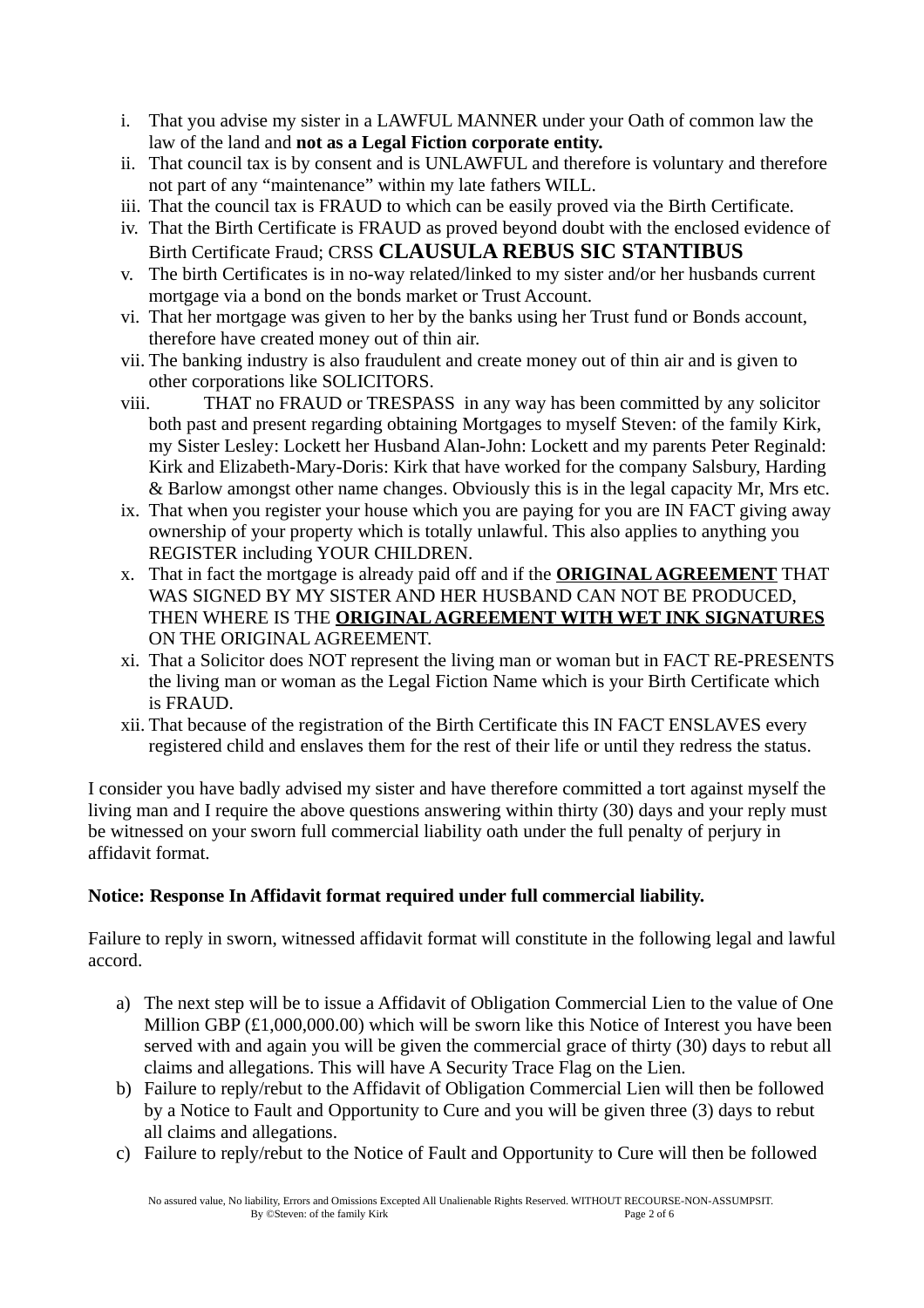by a Certificate of Default.

- d) Once the Certificate of Default is witnessed it can then be filed on the UCC websites as A Security because it will be carrying a Tracer Flag from the Affidavit of Obligation.
- e) Once it is A Security I will then Lawfully be allowed to Seize your private and personal property should your public indemnity insurance bond not cover the claim to the value set in this Notice of Interest.

Under Common Law, all men and women are held accountable for their own behaviour, in their personal and private capacities. Which is ABOVE the statutory system you corporations are hiding behind. It is no longer acceptable for individuals to hide behind the statutory system, if they are responsible for causing harm, loss or injury to others, they are guilty of crimes against the people.

# **NOTICE**

This fiduciary interest in the property, real and moveable, of respondent arises from **Trespass, wilful neglect of duty.** Surety for the value of this Notice of Distress is the respondent's public indemnity insurance bond and, if this is insufficient, all of the respondent's personal and private property to the value of this notice.

For the avoidance of doubt, claimant intends to make a civil claim valued at present at One Million GBP (£1,000.000.00).

Respondent has thirty (30) days to respond from receipt of this Notice of Interest.

# **The Commercial Lien Process.**

A common Law Commercial Lien is a process that any man or woman can employ in order to obtain **Lawful** remedy from the actions of another man or woman who have - or have attempted to – **or have conspired to** – damage said man or woman in some way. Such wrongs are known as "torts" and are the subject of Tort Law. This includes "harassment" such as "threats with menaces" which is considered to be 'damages' and also 'defamation of character'. Which is also considered to 'damage a reputation'. The reason for this is simple: Since all are equal under the LAW, then each man or woman has a duty of care to each other man or woman, such as to make sure that – whatever action we take towards each other – we have the Common Law behind those actions, and thus can live together in peace. Abrogating said Duty of Care is a CRIMINAL ACT. And constitutes a tort.

I believe that you have created a tort, or torts against me the living man and also my family.

## **The process comprises:**

- 1. The subject of the harassment (myself in this case), will write a Statement of Truth (Affidavit of Obligation), **under the penalty of perjury**. This being the case, what I will write will be **"the truth, the whole truth, and nothing but the truth"**, and will thus be **based on first hand knowledge.**
- 2. You will be sent a copy of this Affidavit, comprising my allegations. You will have to REBUT EACH POINT in order to ward off the possibility of a Lien. You will be given 30 (thirty) days to do so, but I can assure you that you will not be able to rebut EVEN ONE SINGLE POINT. You will need to rebut by means of a sworn Affidavit of your own, written under the same criteria, namely: **From first-hand knowledge, and under the penalty of perjury.**
- 3. Any points you manage to rebut will be removed from my allegations, and the remainder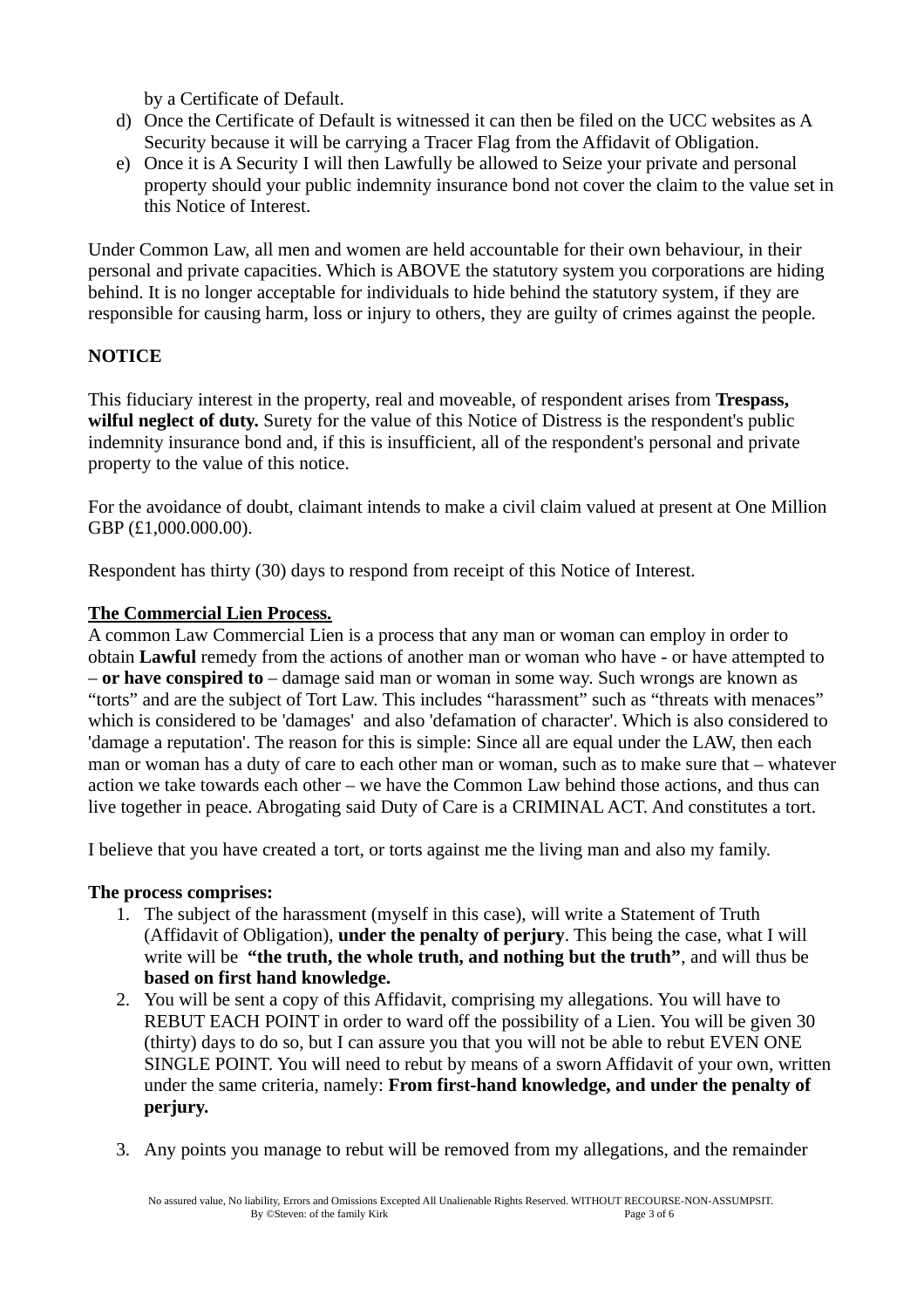kept as my final Affidavit. The result will be Notarised (by a Notary Public) to become my Statement of Truth, which will not only become THE TRUTH, IN LAW – but will also become A JUDGEMENT, IN LAW.

- 4. That being the case, no hearing will be required. **Because the judgement has already been made by the truth.** (That's Common Law)
- 5. I will then place a Public Advertisement, warning whomsoever may be concerned, that your creditworthiness is henceforth highly suspect. I will inform Credit Reference Agencies to this effect. I would then be **LAWFULLY ENTITLED TO SIEZE ANY OF YOUR PROPERTY**, up to (and including) the value of the Lien.
- 6. This process will occur in a LAWFUL manner, because you are given the chance to REBUT IN SUBSTANCE – and I will thus retain entirely with 'clean hands in equity.'
- 7. a. Even if I have made an honest mistake, WHICH YOU FAILED TO REBUT, my mistake BECOMES THE TRUTH, IN LAW. You will not be able to claim 'libel'. 'slander' or such like, because you were given thirty days to rebut the allegations, before public announcement.

b. By failure to REBUT IN SUBSTANCE you would have tacitly acquiesced to my Statements as Truths, in Law.

c. REBUT IN SUBSTANCE does not comprise simply dismissing my allegations. That is mere gainsaying (deny or contradict a fact or statement). "IN SUBSTANCE" means "accompanying with HARD proofs" (in this case, "to the contrary")

#### 8. **Being Common Law construct, the only way this Lien can be removed is:**

a. By Full Payment … in which case I will remove it

b. The verdict of a Jury of 12, deciding that the Lien should not have been imposed. But this will require YOU to take ME to a Court De Jure (Common Law Court) ... whereupon I will be able to explain (to said jury) exactly how you took action which comprised the tort(s) against me WITHOUT ANY LAWFUL EXCUSE WHATSOEVER. DO NOT, UNDER ANY CIRCUMATANCES, ASSUME THAT ANY JUDGE CAN REMOVE A LIEN. A JUDGE CANNOT DO THAT,AND JUDGES KNOW THAT (because it is Common Law, NOT A STATUTORY, process)

9. THAT to ensure payment is made, this lien (if remedy isn't used) is from the father to the seventh generation and payment is to be secured through the notary office, solicitors office, commissioner of oaths office named on the Lien.

A certified copy of this Lawful Notice Of Interest will be sent to my sister and husband as I have absolutely NOTHING TO HIDE. I eagerly await your response and rebuttal with substance of all my claims under your full commercial liability sworn, witnessed to all the allegations and claims with substance stated herein and I know now you won't simply because of your bad advice to my sister only thinking of how much can I get from her. I am totally ashamed of the legal system and what it stands for and especially the low life's that work in the industry the same with the corrupt fraudulent banking system.

**Leviticus 26 verse 23-24** And if yea will not be reformed by me by these things but will walk contrary unto me then I will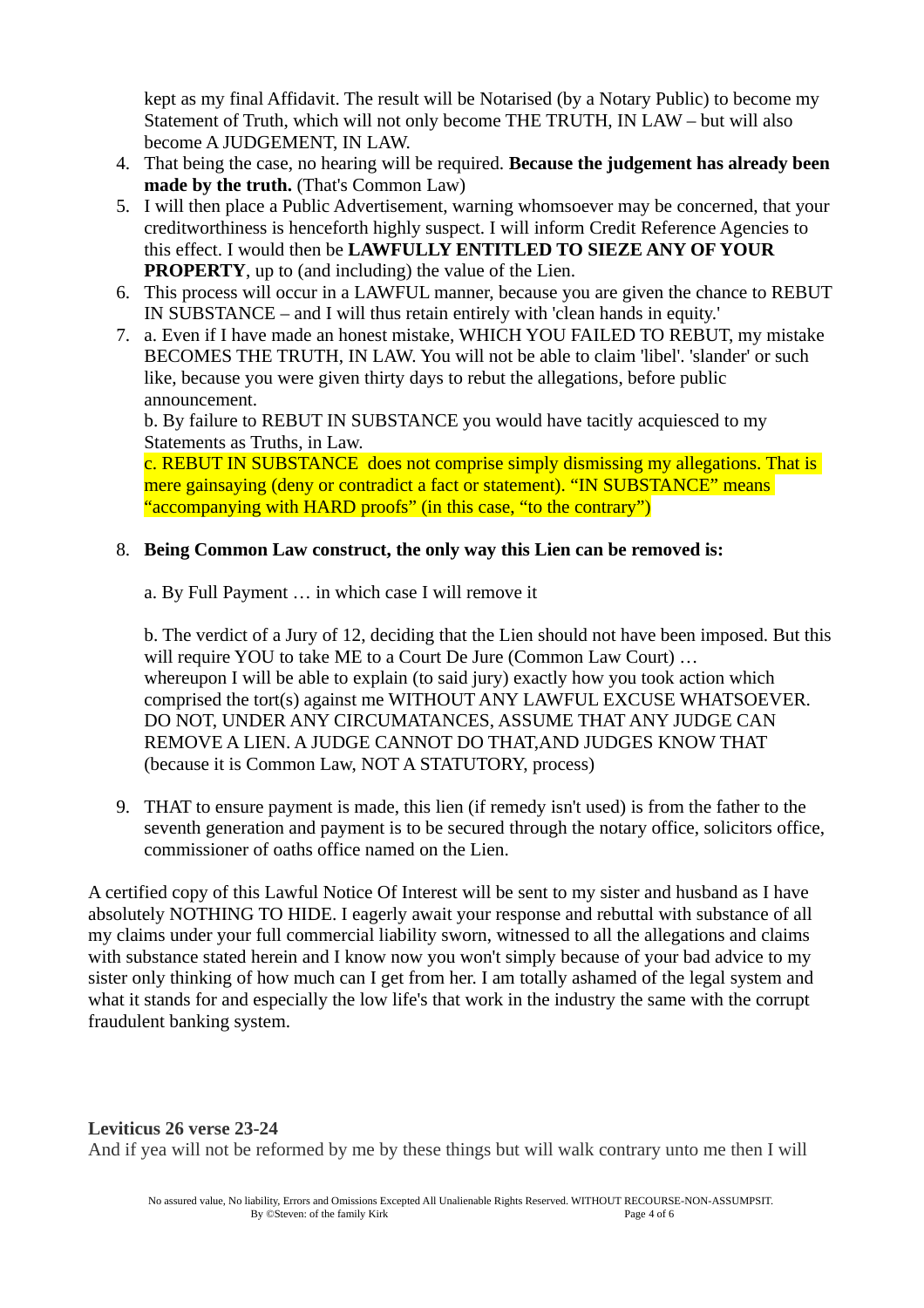also walk contrary unto you and will punish you seven times for your sins.

Any and all consent you "believe" to have over myself the living breathing flesh and blood man is removed and null and void, in immediate effect and is irrevocable, this also applies to any contracts you "believe" to hold are all null and void unless they have my full witnessed consent. Furthermore with the mortgage fraud and land registry FRAUD this property will be de-registered from the land registry in-due course.

In sincerity and honour, without ill-will, prejudice, frivolity, or vexation with clean hands in equity.

By reasonable Accommodation

Crown: DOE (De Facto)\_\_\_\_\_\_\_\_\_\_\_\_\_\_\_\_\_\_\_\_\_\_\_\_

Sovereign: John-Henry [CD](De Jure)\_\_\_\_\_\_\_\_\_\_\_\_\_\_\_\_\_\_

Private Persons Personal Representative [AB]: Christian\_\_\_\_\_\_\_\_\_\_\_\_\_\_\_\_

To MRS LISA BACON, SALSBURY, HARDING & BARLOW 1 BERRIDGE STREET, LEICESTER, LE1 5JT Yours Sincerely Registration No: 615081

By:

 By: Sovereign ©Steven of the family: Kirk Authorized Agent and Representative for STEVEN KIRK™ No assured value, No liability. Errors & Omissions Excepted. All Unalienable Rights Reserved.

## WITHOUT RECOURSE – NON-ASSUMPSIT

*Calls maybe recorded*

| Seal | Thumb Print |
|------|-------------|
|      |             |
|      |             |
|      |             |
|      |             |
|      |             |



1. ©Steven: of the family Kirk, certify on my own commercial liability that I have read the above and I have grounds and do believe the above acts were committed contrary to Law and to the best of